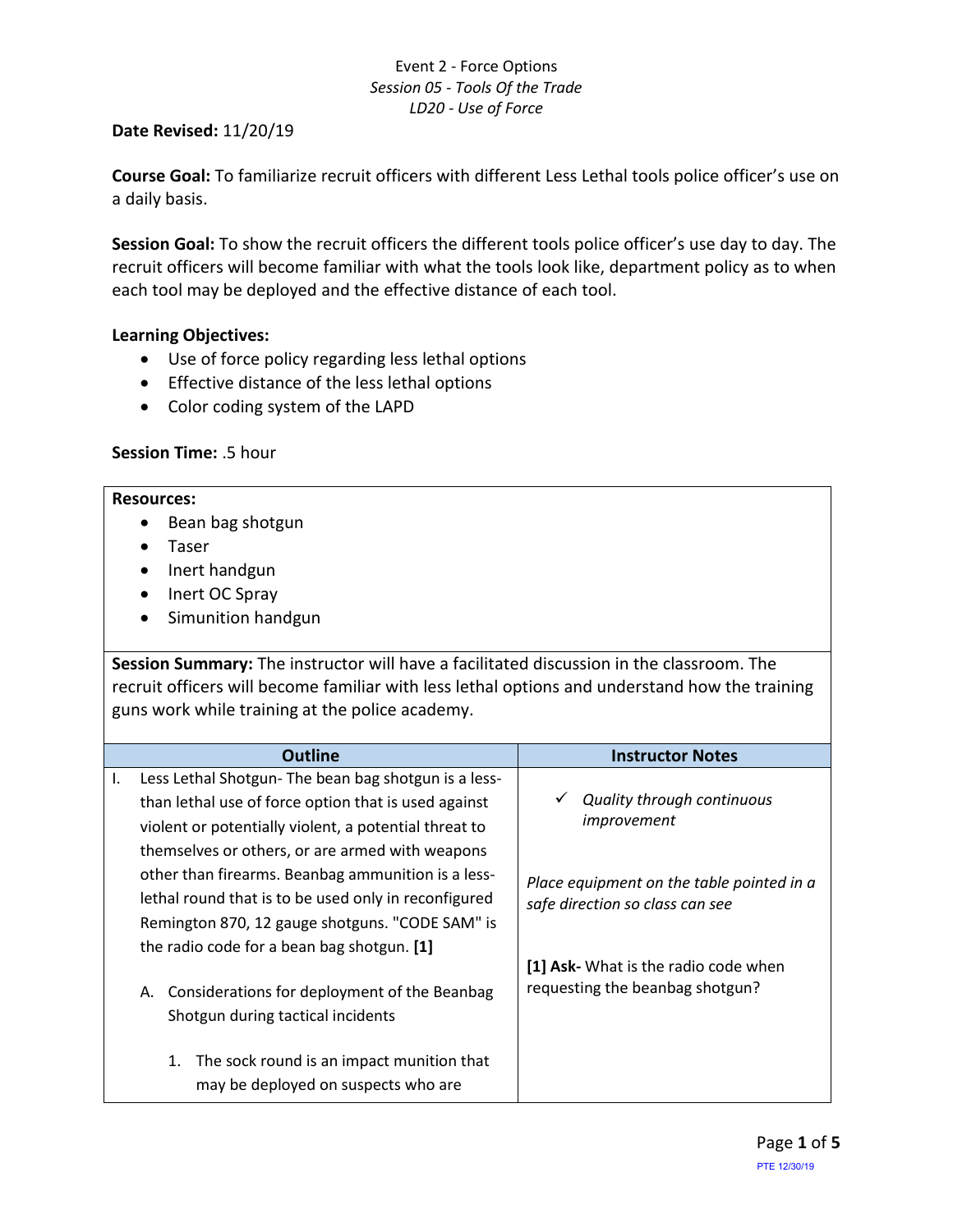| LDZU - OSE OJ FOILE                                                                    |                                                                               |
|----------------------------------------------------------------------------------------|-------------------------------------------------------------------------------|
| violent or who pose a threat to themselves<br>or others, when an officer believes: [2] | [2] Ask- What is the LAPD policy to deploy                                    |
| Attempts to subdue the suspect with                                                    | the beanbag shotgun?                                                          |
| а.<br>other tactics have been, or will likely be,                                      |                                                                               |
|                                                                                        |                                                                               |
| ineffective in the situation; or<br>There is a reasonable belief that it will<br>b.    |                                                                               |
| be unsafe for officers to approach                                                     |                                                                               |
| within contact range of the suspect                                                    |                                                                               |
| The distinguishing nomenclature of the beanbag<br>В.                                   |                                                                               |
|                                                                                        |                                                                               |
| shotgun                                                                                |                                                                               |
| Less Lethal identifying markings<br>1.                                                 | [3] Ask- What are the identified markings                                     |
| The bean bag shotgun is a reconfigured<br>а.                                           | on the beanbag shotgun?                                                       |
| Remington 870 shotgun with several                                                     |                                                                               |
| safety identification markings. [3]                                                    |                                                                               |
| Green paint or tape on the slide handle,<br>b.                                         |                                                                               |
| stock and barrel.                                                                      |                                                                               |
| Rifle sights.<br>c.                                                                    |                                                                               |
| A side saddle ammunition holder<br>d.                                                  |                                                                               |
| mounted on the receiver.                                                               |                                                                               |
| A green, two point adjustable sling,<br>e.                                             |                                                                               |
| slings shall not be removed.                                                           |                                                                               |
| f.<br>Only beanbag ammunition is used in the                                           |                                                                               |
| bean bag shotgun. Buckshot and                                                         |                                                                               |
| shotgun slugs shall not be used in bean                                                | [4] Ask- Can you use Buckshot or shotgun<br>slugs inside the beanbag shotgun? |
| bag shotguns. [4]                                                                      |                                                                               |
| Muzzle velocity: approximately 300 feet<br>g.                                          |                                                                               |
| per second.                                                                            |                                                                               |
| There is no minimum range, however for<br>h.                                           |                                                                               |
| tactical and retention purposes the                                                    |                                                                               |
| recommended deployment distance is 5                                                   | [5] Ask-What is the effective range of the<br>bean bag shotgun?               |
| to 45 feet. Accuracy begins to decline                                                 |                                                                               |
| beyond fifteen (15) yards [5]                                                          |                                                                               |
| The primary target area is the [6] naval<br>i.                                         |                                                                               |
| or belt line. Avoid the face/head,                                                     |                                                                               |
| neck/throat, chest/sternum, spine,                                                     | [6] Ask- What are the target areas for the                                    |
| lower back/kidneys, and groin.                                                         | beanbag shotgun?                                                              |
| Officers may target the suspect's arms,<br>j.                                          |                                                                               |
| hands or legs when practicable. [6]                                                    |                                                                               |
| Verbal warning shall be given, "when<br>k.                                             |                                                                               |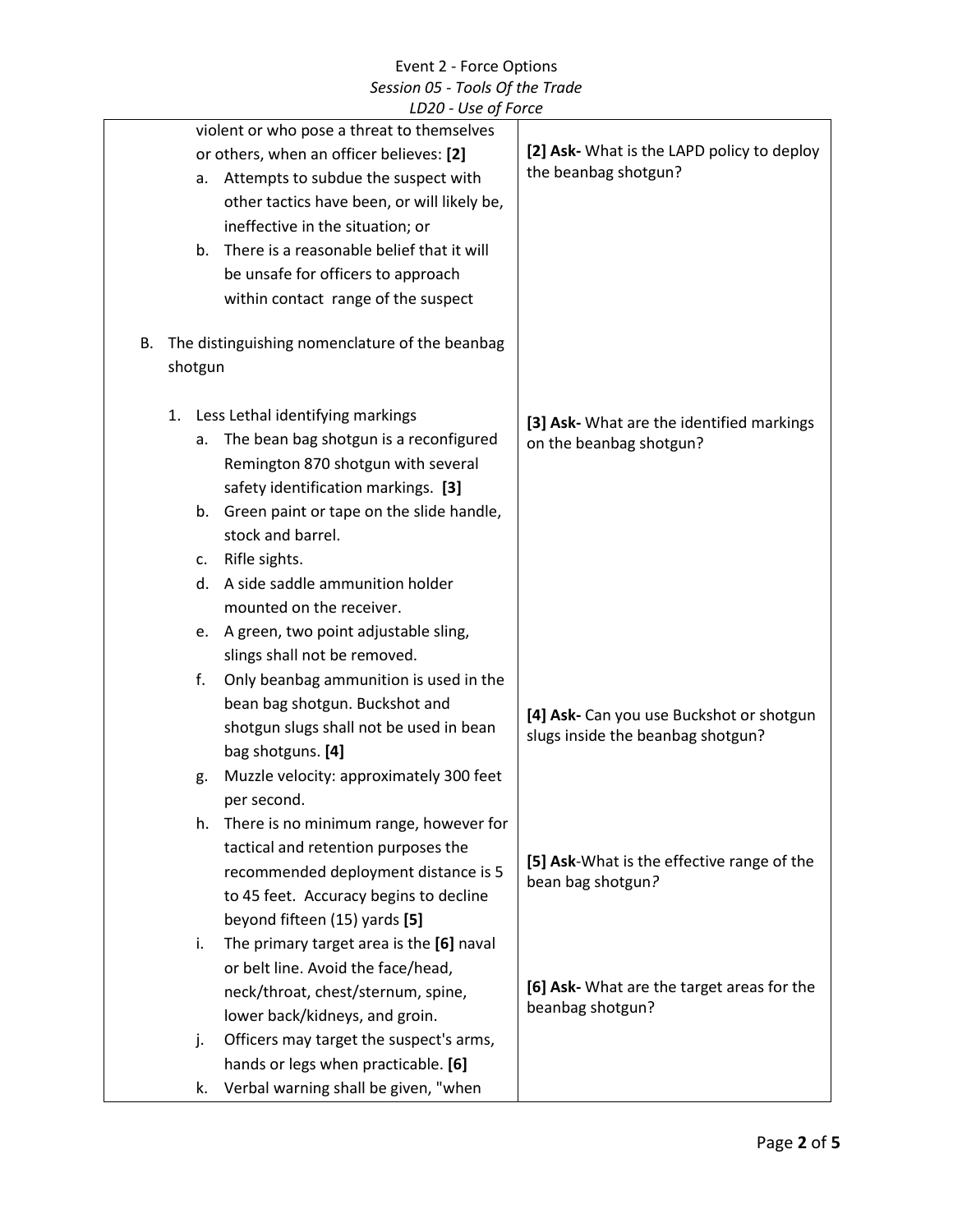|    | Session 05 - Tools Of the Trade                                                                     |                                                       |                                                        |  |  |
|----|-----------------------------------------------------------------------------------------------------|-------------------------------------------------------|--------------------------------------------------------|--|--|
|    | LD20 - Use of Force                                                                                 |                                                       |                                                        |  |  |
|    |                                                                                                     | feasible", to a suspect(s) before any                 |                                                        |  |  |
|    |                                                                                                     | impact device (beanbag) that poses a                  |                                                        |  |  |
|    |                                                                                                     | "significant risk of serious injury" is               | [7] Ask- Is a verbal warning required                  |  |  |
|    |                                                                                                     | utilized. [7]                                         | before using the beanbag shotgun?                      |  |  |
|    |                                                                                                     |                                                       |                                                        |  |  |
| Ш. |                                                                                                     | Taser-The X26P TASER is an Electronic Control         |                                                        |  |  |
|    |                                                                                                     | Device (ECD) that uses propelled wires or direct      |                                                        |  |  |
|    |                                                                                                     | contact to conduct energy to affect the sensory and   |                                                        |  |  |
|    |                                                                                                     | motor functions of the nervous system.                |                                                        |  |  |
|    |                                                                                                     |                                                       |                                                        |  |  |
|    |                                                                                                     | A. The ideal range for the TASER is 7 to 15 feet. [8] | [8] Ask- What is the ideal range for the<br>Taser?     |  |  |
|    | В.                                                                                                  | Effective range is 0-21 feet. [9]                     |                                                        |  |  |
|    |                                                                                                     |                                                       | [9] Ask- What is the effective range for<br>the Taser? |  |  |
|    | C.                                                                                                  | The optimum target areas are the back and             |                                                        |  |  |
|    |                                                                                                     | naval area for the probes.                            |                                                        |  |  |
|    |                                                                                                     | Forearm, outside of thigh, calf muscle for drive      |                                                        |  |  |
|    |                                                                                                     | stun/direct stun. Avoid using the stun feature on     |                                                        |  |  |
|    |                                                                                                     | the neck, face, head and groin.                       |                                                        |  |  |
|    |                                                                                                     |                                                       |                                                        |  |  |
|    |                                                                                                     | D. The Taser may be used on suspects who are          |                                                        |  |  |
|    |                                                                                                     | violent, or who pose an immediate threat to           |                                                        |  |  |
|    |                                                                                                     | themselves or others, when an officer believes:       | [10] Ask- What is the LAPD policy to use               |  |  |
|    |                                                                                                     | $[10]$                                                | the Taser?                                             |  |  |
|    |                                                                                                     |                                                       |                                                        |  |  |
|    |                                                                                                     | Attempts to subdue the suspect with other<br>1.       |                                                        |  |  |
|    |                                                                                                     | tactics have been or will likely be ineffective       |                                                        |  |  |
|    |                                                                                                     | in the situation; or                                  |                                                        |  |  |
|    |                                                                                                     |                                                       |                                                        |  |  |
|    |                                                                                                     | There is a reasonable belief that it will be<br>2.    |                                                        |  |  |
|    |                                                                                                     | unsafe for officers to approach within                |                                                        |  |  |
|    |                                                                                                     | contact range of the suspect.                         |                                                        |  |  |
|    |                                                                                                     |                                                       |                                                        |  |  |
|    | E. Verbal threats of violence by a suspect do not<br>alone justify the use of the TASER. Any threat |                                                       |                                                        |  |  |
|    |                                                                                                     | must be a credible one.                               |                                                        |  |  |
|    |                                                                                                     |                                                       |                                                        |  |  |
|    |                                                                                                     |                                                       |                                                        |  |  |
|    |                                                                                                     | 1. Verbal threats of violence by a suspect do         |                                                        |  |  |
|    |                                                                                                     | not alone justify the use of the TASER. Any           |                                                        |  |  |
|    |                                                                                                     | threat must be a credible one, which the              |                                                        |  |  |
|    |                                                                                                     | suspect has proven he or she is willing to            |                                                        |  |  |
|    |                                                                                                     |                                                       |                                                        |  |  |
|    |                                                                                                     | carry out.                                            |                                                        |  |  |

Event 2 - Force Options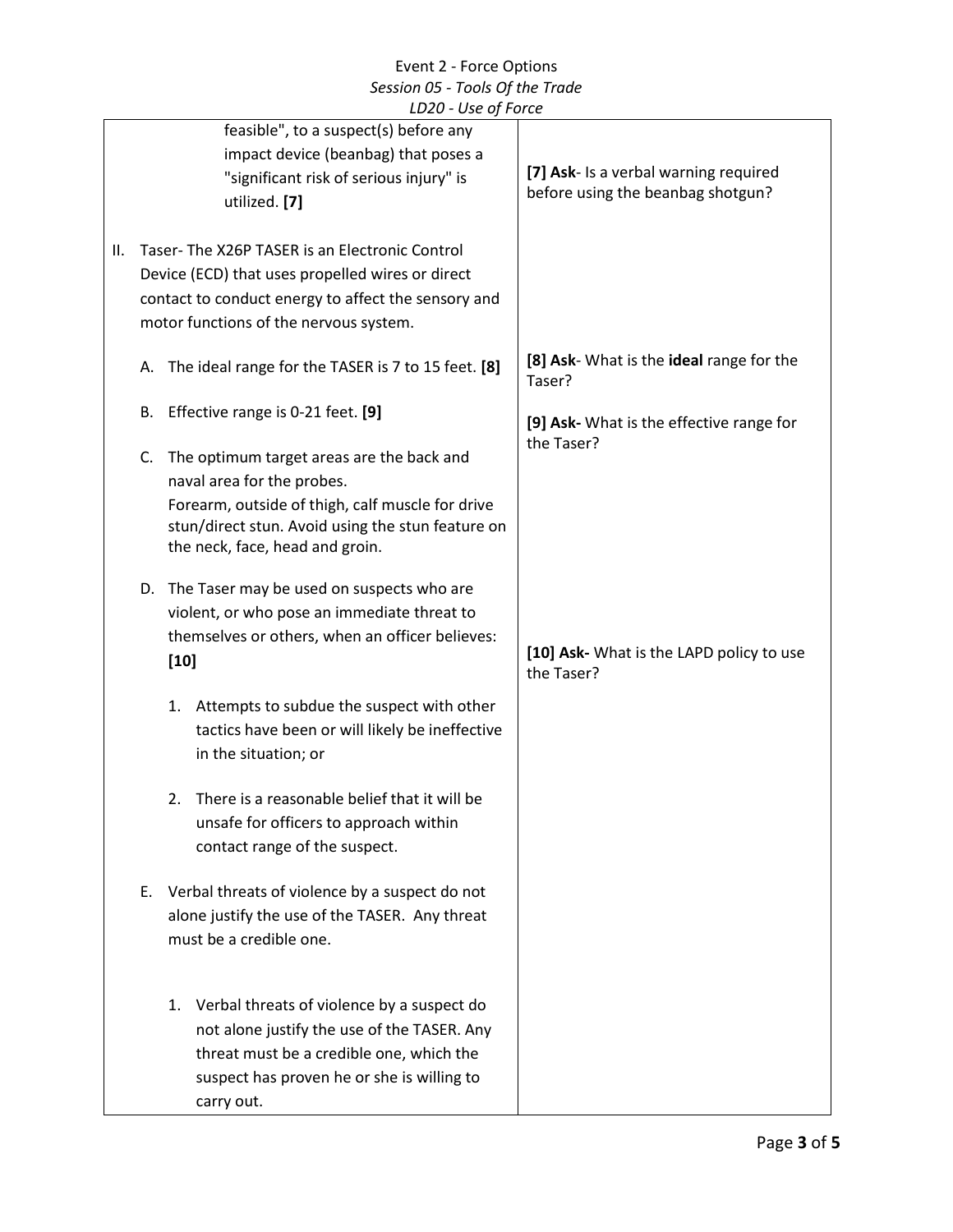|                                                                                                                                                                                                                                                                                                                    |                      | 2. A verbal warning shall be given, when<br>feasible, to a suspect before a TASER is<br>utilized. The verbal warning should include a<br>command and a warning of potential<br>consequences of the use of force. [11]<br>3. When as officer needs a TASER, the officer<br>shall broadcast the unit designation, location | [11] Ask- Do we give a verbal warning<br>before using the Taser?                                                             |
|--------------------------------------------------------------------------------------------------------------------------------------------------------------------------------------------------------------------------------------------------------------------------------------------------------------------|----------------------|--------------------------------------------------------------------------------------------------------------------------------------------------------------------------------------------------------------------------------------------------------------------------------------------------------------------------|------------------------------------------------------------------------------------------------------------------------------|
| and "Code Tom" over the radio. [12]<br>Officers should avoid deploying the TASER when<br>F.<br>the suspect is:                                                                                                                                                                                                     |                      |                                                                                                                                                                                                                                                                                                                          | [12] Ask- When an officer needs a Taser,<br>what should the officer broadcast?                                               |
|                                                                                                                                                                                                                                                                                                                    | 3.<br>4.             | 1. In danger of falling, which would likely result<br>in SBI or death<br>2. Near flammable or combustible fumes.<br>Known to be pregnant.<br>Near pool or lake to avoid drowning<br>5. In control of a motor vehicle                                                                                                     |                                                                                                                              |
| III. Oleoresin Capsicum (OC) - OC is a chemical agent<br>extracted from-cayenne pepper plants and can also<br>be reproduced synthetically. All OC based chemical<br>agents are considered a "tear gas" under California<br>Penal Code Section 17240. Oleoresin Capsicum is<br>very effective at controlling agent. |                      |                                                                                                                                                                                                                                                                                                                          | (Demonstrate using the inert OC Spray by<br>using your support hand thumb to engage<br>the spray facing away from the class) |
| А.                                                                                                                                                                                                                                                                                                                 | 1.<br>2.             | Use Of Force Policy [13]<br>To control a suspect<br>Crowd Control<br>a. Commander Approval<br>Target/Non-Target Specific<br>b.                                                                                                                                                                                           | [13] Ask- What is the LAPD Policy for the<br>use of OC Spray?                                                                |
| В.                                                                                                                                                                                                                                                                                                                 | 1.<br>2.<br>3.<br>4. | OC Spray Deployment<br>Range- 3 To 12 Feet [14]<br>Use Support Hand Thumb<br>Target Is Suspects Face And Eyes<br>"OC Stand By" To Notify Partners Of OC                                                                                                                                                                  | [14] Ask- What is the effective range for<br>OC Spray?                                                                       |